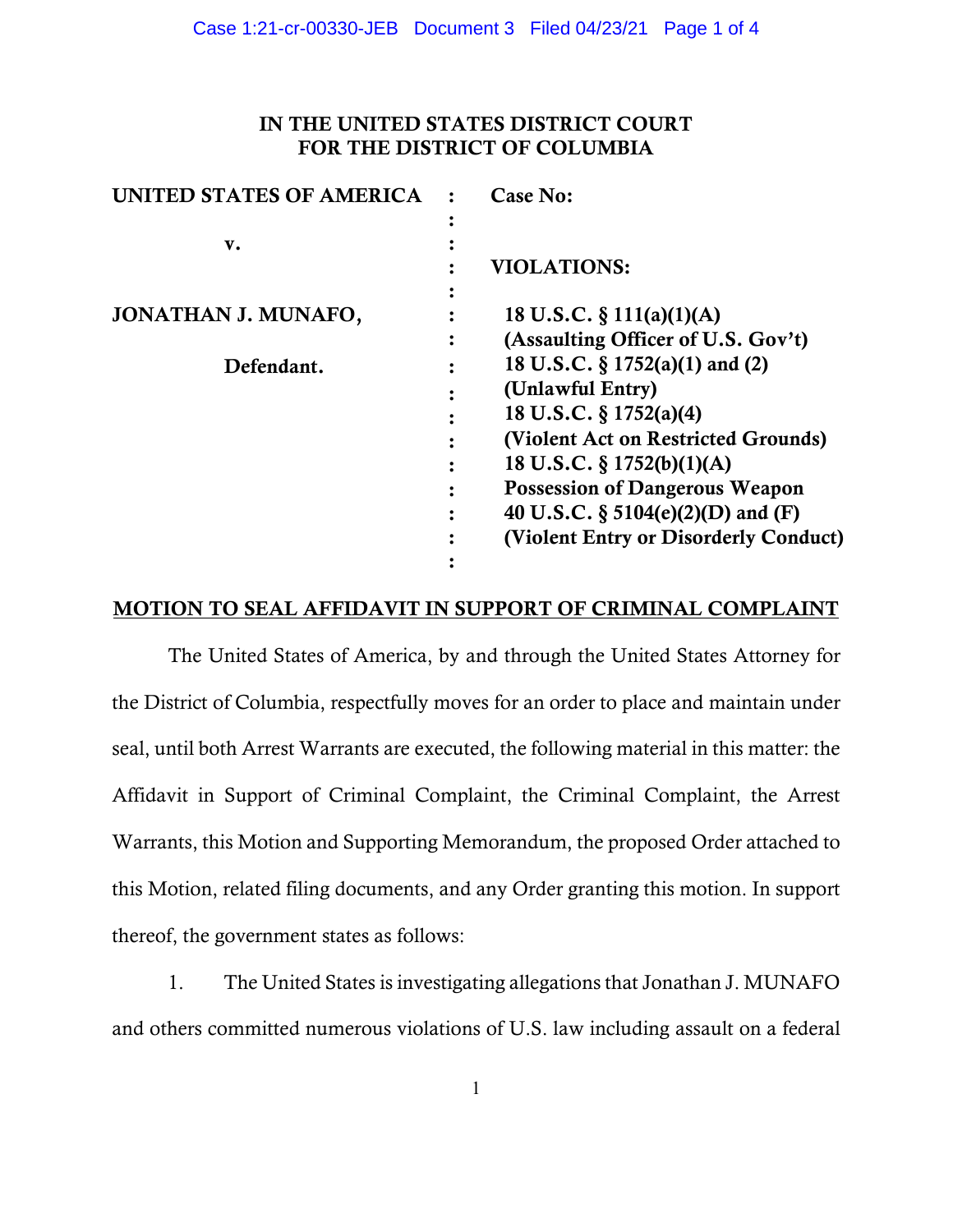#### Case 1:21-cr-00330-JEB Document 3 Filed 04/23/21 Page 2 of 4

officer, willfully and knowingly entering the United States Capitol on January 6, 2021 without legal authority, and participating in disorderly conduct in violation of 18 U.S.C. §§ 111(a)(1)(A), 1752(a), 1752(b), and 40 U.S.C. § 5104(e)(2).

2. The Affidavit in Support of Criminal Complaint references evidence gathered during the investigation, including the use of digital devices in furtherance of the crime. The public disclosure of the Government's evidence could compromise the integrity of the investigation, including the ability of the United States to locate and arrest the defendants, which also may lead to the destruction of evidence in other locations including the digital devices. Thus, a sealing order is necessary to avoid hindering the ongoing investigation, and to avoid obstruction of justice in this matter.

2. As stated in Washington Post v. Robinson, 935 F.2d 282, 288 (D.C. Cir. 1999), there is a presumption of access to Court proceedings. But, this can be overridden if "'(1) closure serves a compelling interest; (2) there is a substantial probability that, in the absence of closure, this compelling interest would be harmed; and (3) there are no alternatives to closure that would adequately protect the compelling interest.'" Id. at 290 (quoting Oregonian Pub. Co. v. United States Dist. Court, 920 F.2d 1462, 1466 (9th Cir. 1990)).

3. In this matter, the United States has a compelling interest in preserving the integrity of its investigation and arresting the defendants. A limited sealing order ensuring that filings related to the Criminal Complaint and Arrest Warrant are not accessible from the Court's public files is narrowly tailored to serve a compelling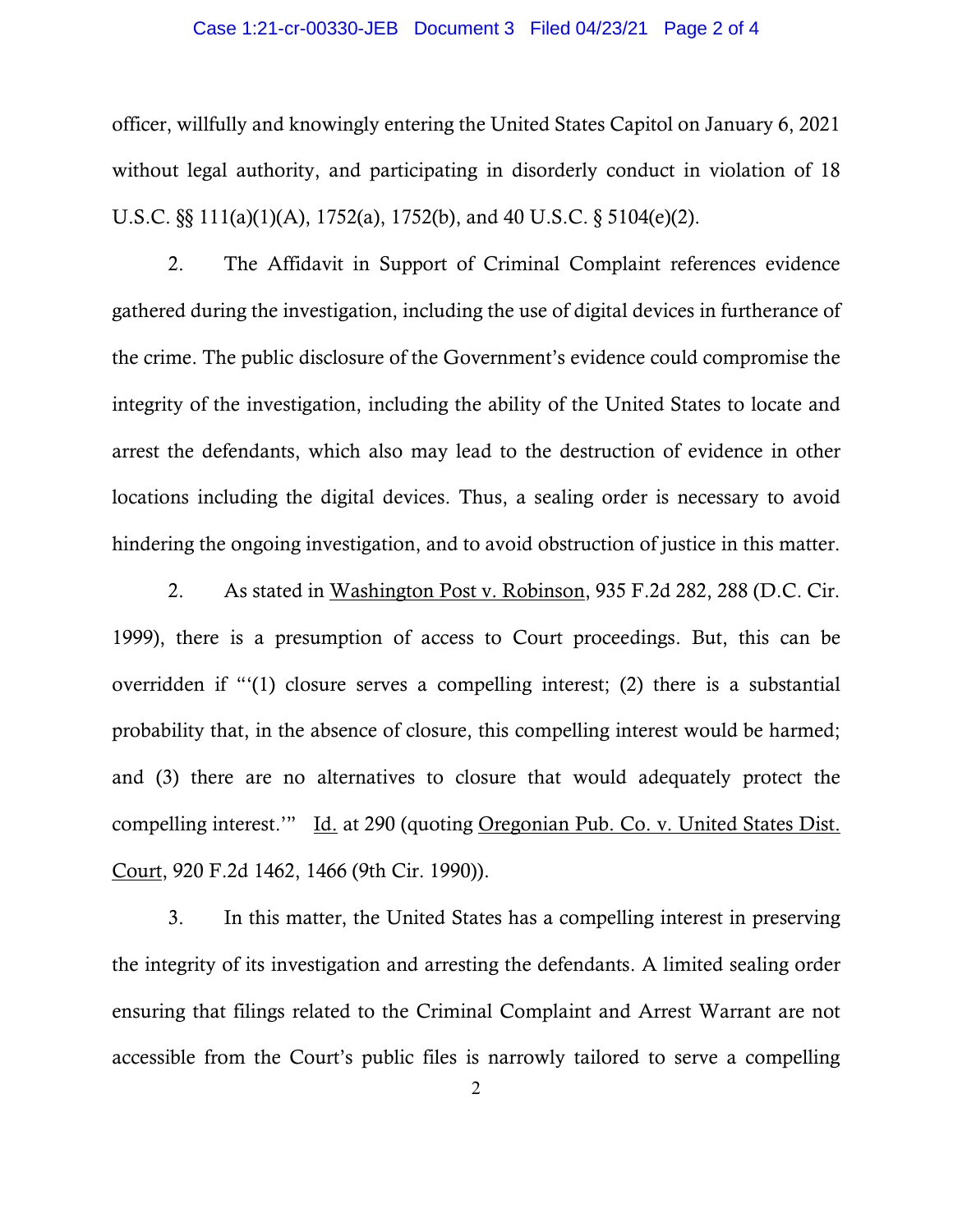#### Case 1:21-cr-00330-JEB Document 3 Filed 04/23/21 Page 3 of 4

interest. The government further asks these matters to be automatically unsealed upon the arrest of the defendant.

4. Furthermore, the United States respectfully submits that complying with the normal notice requirements of Washington Post would defeat the purpose of the motion to seal. Persons who know the criminal justice system also know that docketing a motion to seal an Affidavit in Support of Criminal Complaint and Arrest Warrants, or a resulting sealing order, means that the defendant is charged with a crime, and the Government intends to arrest him. Thus, if this Motion or a sealing order were to become public, it would be the same as making public the Complaint and Arrest Warrant.

# [THIS SPACE INTENTIONALLY BLANK]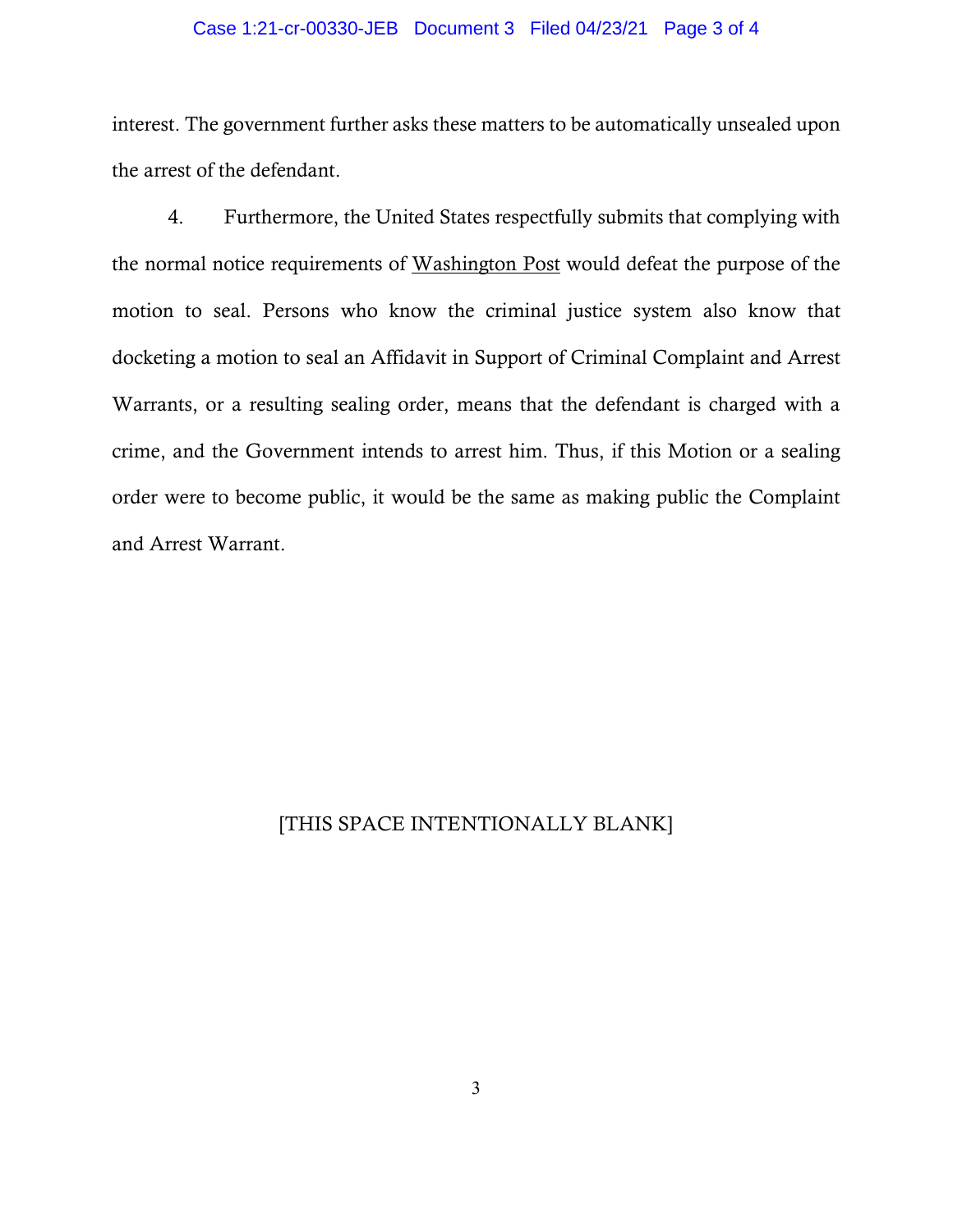WHEREFORE, the United States respectfully requests that this Court issue an Order directing that the Clerk of the Court place and maintain under seal, until execution of the Arrest Warrant, the Affidavit in Support of Criminal Complaint, this Motion and Supporting Memorandum, the proposed Order attached to this Motion, and any Order granting this motion.

Respectfully submitted,

CHANNING PHILLIPS Acting United States Attorney D.C. Bar No. 415793

By:

Sean P. Murphy Assistant United States Attorney D.C. Bar Number 1187821 Detailee, Federal Major Crimes Torre Chardon, Suite 1201 350 Carlos Chardon Avenua 787-282-1857 sean.murphy@usdoj.gov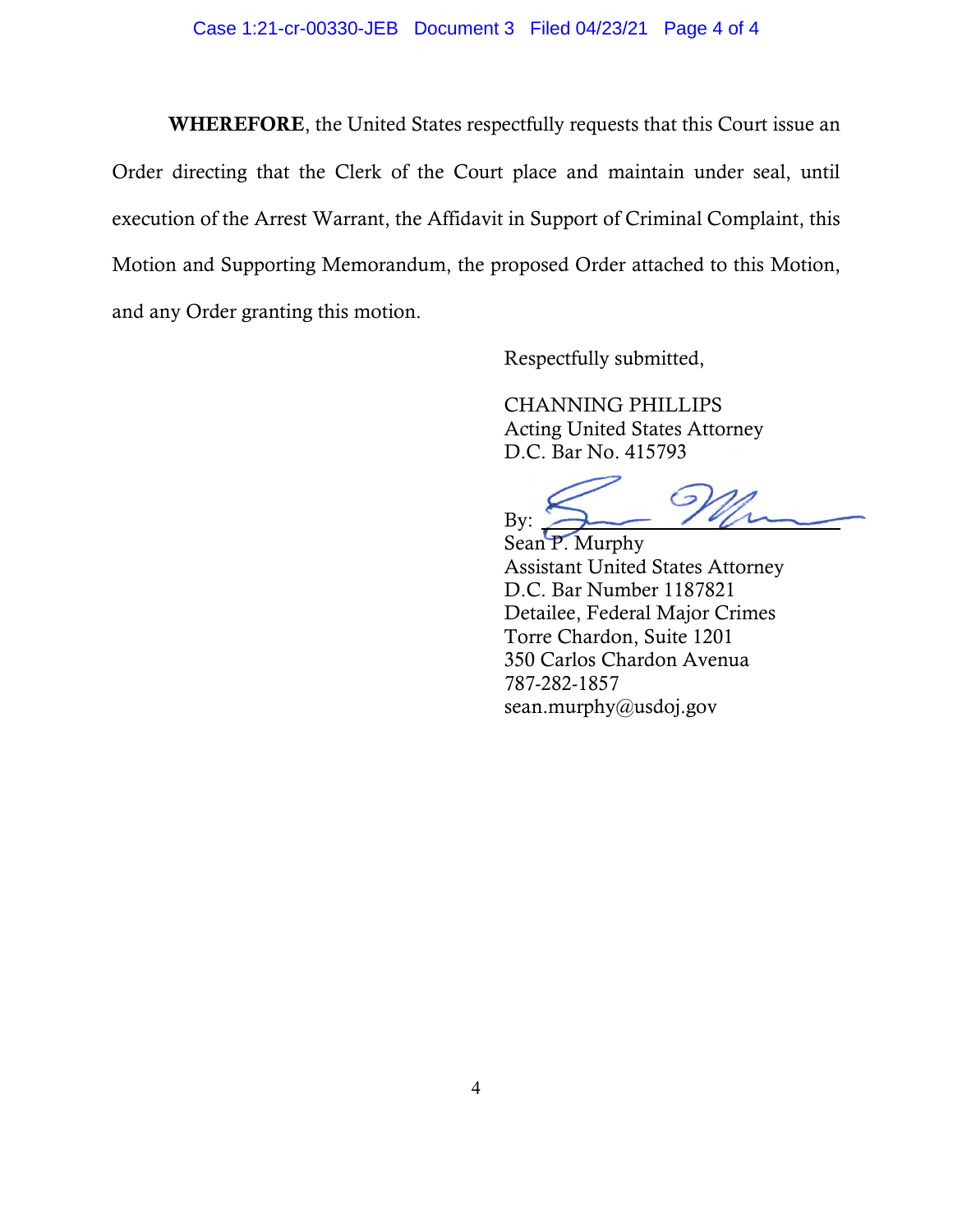# IN THE UNITED STATES DISTRICT COURT FOR THE DISTRICT OF COLUMBIA

| UNITED STATES OF AMERICA | Case No:                              |
|--------------------------|---------------------------------------|
|                          |                                       |
| v.                       |                                       |
|                          | <b>VIOLATIONS:</b>                    |
|                          |                                       |
| JONATHAN J. MUNAFO,      | 18 U.S.C. $\S$ 111(a)(1)(A)           |
|                          | (Assaulting Officer of U.S. Gov't)    |
| Defendant.               | 18 U.S.C. § 1752(a)(1) and (2)        |
|                          | (Unlawful Entry)                      |
|                          | 18 U.S.C. § 1752(a)(4)                |
|                          | (Violent Act on Restricted Grounds)   |
|                          | 18 U.S.C. $\S 1752(b)(1)(A)$          |
|                          | <b>Possession of Dangerous Weapon</b> |
|                          | 40 U.S.C. § $5104(e)(2)$ (D) and (F)  |
|                          | (Violent Entry or Disorderly Conduct) |
|                          |                                       |

### ORDER

This matter having come before the Court pursuant to the application of the United States to seal criminal complaint, the Court finds that, because of such reasonable grounds to believe the disclosure will result in flight from prosecution, destruction of or tampering with evidence, intimidation of potential witnesses, and serious jeopardy to the investigation, the United States has established that a compelling governmental interest exists to justify the requested sealing.

1. IT IS THEREFORE ORDERED that the application is hereby GRANTED, and that the affidavit in support of criminal complaint and other related materials, the instant application to seal, and this Order are sealed until both the arrest